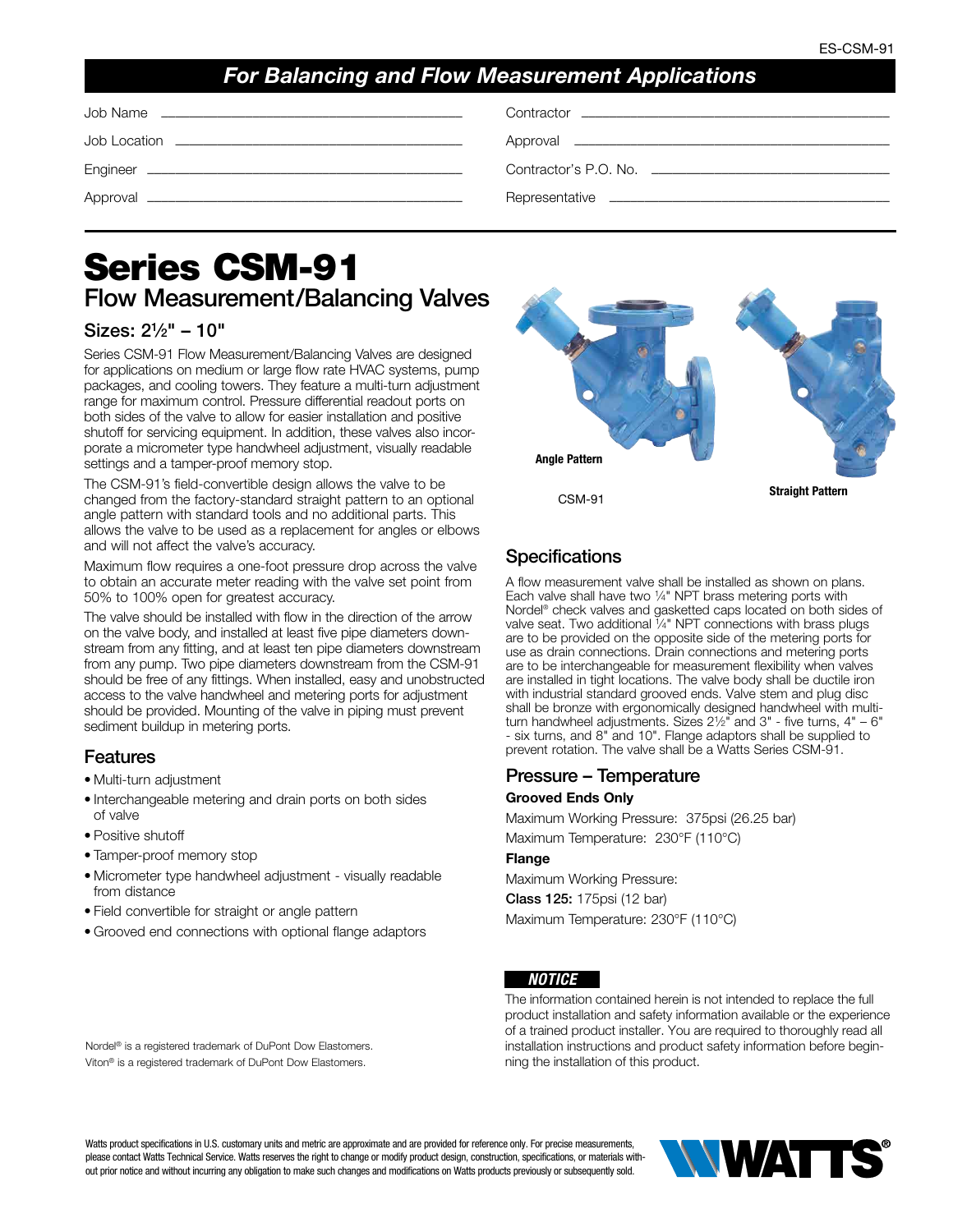#### **Materials**

| Body:                     | Ductile Iron ASTM A536 GR65-45-12                                 |
|---------------------------|-------------------------------------------------------------------|
| Disc:                     | Bronze ASTM B584 C-84400                                          |
| Seat:                     | $2\frac{1}{2}$ " – 6" Engineered Resin<br>$8" - 10"$ EPDM         |
| Stem:                     | Brass ASTM B-16 $2\frac{1}{2}$ " – 6"<br>Stainless Steel 8" - 10" |
| O-ring:                   | Buna-N                                                            |
| Memory Lock:              | Brass ASTM B-16                                                   |
| Meter Ports:              | NPT Brass body with Schrader Valve                                |
| Drain Tappings (2):       | 1/ <sub>4</sub> " Brass plug                                      |
| <b>Optional Equipment</b> |                                                                   |
| Flange Adapters:          | Ductile iron                                                      |
| Flange Gaskets:           | <b>EPDM</b>                                                       |
| Insulation:               | Fiberglass                                                        |

*Note: Series CSM-91 valves are shipped with grooved ends standard. For companion flanges, please specify size and class rating when ordering. Insulation blocks are also ordered separately from valve. Please specify size when ordering.*

#### Flange Adapter Details

| <b>VALVE SIZE</b> | PIPE O.D.      |     | <b>125PSI</b>                     |                   |
|-------------------|----------------|-----|-----------------------------------|-------------------|
|                   |                |     | Bolt                              | Bolt Circle Diam. |
| in.               | in.            | No. | Size                              | in.               |
| $2\frac{1}{2}$    | $2\frac{7}{8}$ |     | $\frac{5}{8}$ x 3                 | $5\frac{1}{2}$    |
|                   | $3\frac{1}{2}$ |     | $\frac{5}{8}$ x 3                 |                   |
|                   | 4½             |     | $\frac{5}{8}$ x 3                 |                   |
|                   | $5\%6$         |     | $\frac{3}{4} \times 3\frac{1}{2}$ | $8\frac{1}{2}$    |
|                   | $6\frac{5}{8}$ |     | $\frac{3}{4} \times 3\frac{1}{2}$ | $9\%$             |

#### Dimensions – Weights

## Pressure – Temperature



#### Legend

- A Ductile iron flange adapters for ANSI 150# flanges
- **B** Grooved end with 375psi rated pipe coupling

#### Installations

Generally locate the valve five pipe diameters downstream from a fitting; with two diameters downstream from the balancing valve free from fittings. If a balancing valve is located downstream from a circulation pump, allow a distance of ten (10) diameters between the pump and balancing valves (as illustrated below).





#### Straight Pattern

| <b>SIZE</b>    |                  |     |                 |     | <b>DIMENSIONS</b> |     | <b>FLANGE DIA. 125#</b> |     | <b>SPACER</b>   | <b>WEIGHT</b> |                |    |         |     |
|----------------|------------------|-----|-----------------|-----|-------------------|-----|-------------------------|-----|-----------------|---------------|----------------|----|---------|-----|
|                |                  |     |                 |     |                   |     |                         |     |                 |               |                |    |         |     |
| in.            | in.              | mm  | in.             | mm  | in.               | mm  | in.                     | mm  | in.             | mm            | in.            | mm | lbs     | kgs |
| $2\frac{1}{2}$ |                  | 305 | $9\frac{5}{8}$  | 245 | $2^{3}/_{4}$      | 70  | $2\frac{9}{16}$         | 65  |                 | 178           |                | 25 | 19      |     |
|                |                  | 305 | $10\frac{1}{2}$ | 267 | $2^{7}/_{16}$     | 62  |                         | 76  | 71/2            | 191           |                | 25 | 24      |     |
|                |                  | 356 | $10\%$          | 268 |                   | 76  | $3^{7}/_{16}$           | 87  | $9\frac{1}{4}$  | 235           | $1\frac{1}{4}$ | 32 | 42      | 19  |
|                | $17\frac{1}{2}$  | 445 | $13\frac{1}{6}$ | 332 | $3\frac{5}{8}$    | 92  | $4^{15}/_{16}$          | 125 | 10              | 254           | $1\frac{1}{4}$ | 32 | ο٠<br>Ŏ | 37  |
|                | $20^{11}/_{16}$  | 525 | $13\frac{3}{4}$ | 349 | $4\frac{7}{16}$   | 113 | $5\frac{7}{8}$          | 149 |                 | 279           |                | 51 | 120     | 54  |
|                | $28\frac{3}{16}$ | 716 | 24%             | 625 | $5^{11}/_{16}$    | 144 | $7\frac{7}{8}$          | 200 | $13\frac{1}{2}$ | 343           | $2\frac{1}{4}$ | 57 | 310     | 141 |
| 10             | 30               | 762 | $26\frac{1}{2}$ | 673 | $6\frac{9}{16}$   | 167 | $9^{15}/_{32}$          | 241 | 16              | 406           | $2\frac{1}{4}$ | 57 | 460     | 209 |